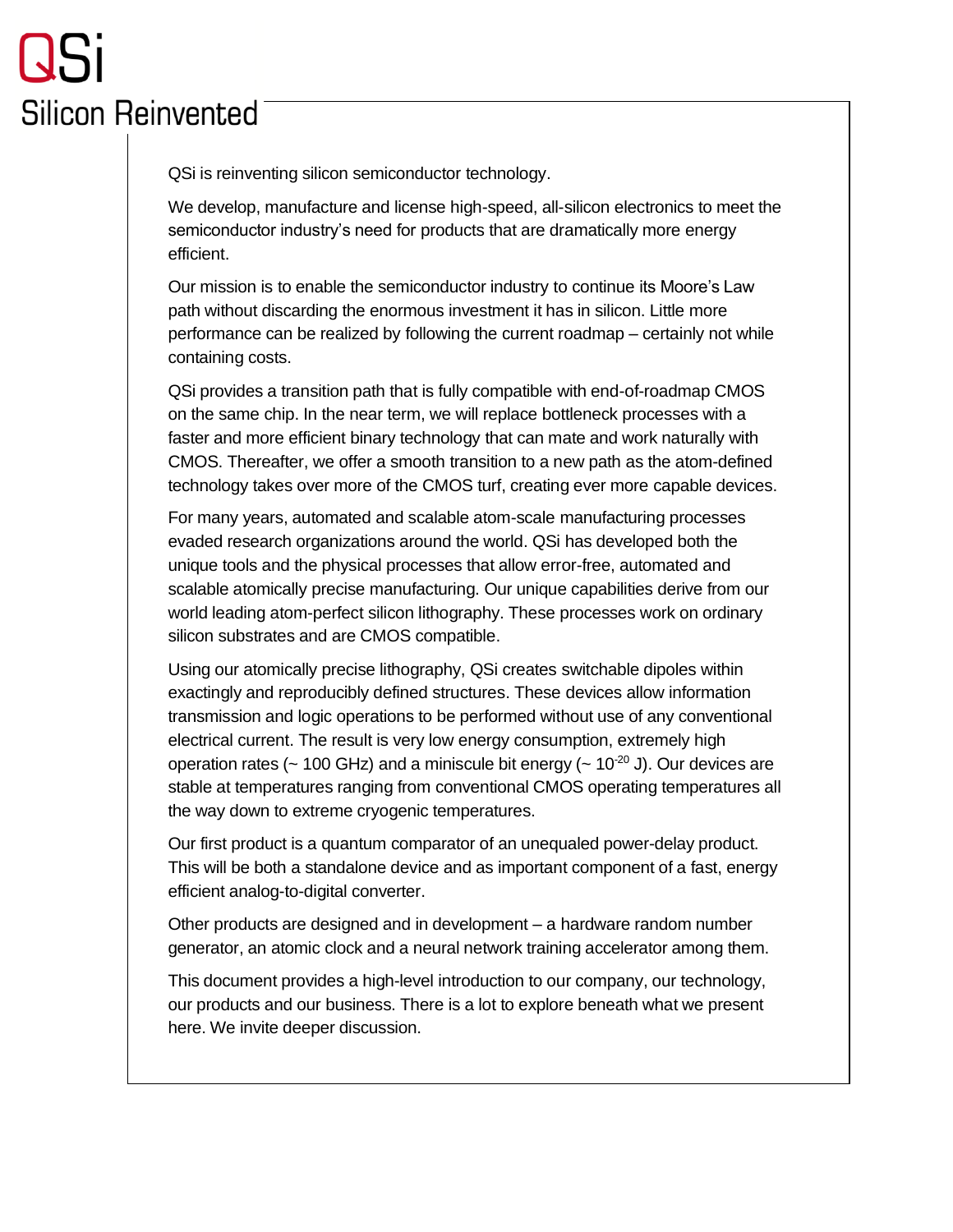QSi uses proprietary scalable atomically precise manufacturing technology to develop all-silicon, energy-efficient, fast, atom-scale binary computing devices. Our electronic devices are based on QSi's unique Atomic Silicon Quantum Dots.

### **Atomically Precise Lithography**

QSi's lithographic techniques for atomically precise manufacturing are the best in the world. We use adapted Scanning Probe Microscopes for manufacturing purposes. QSi has developed these microscopes into economically scalable manufacturing tools. Machine learning techniques detect and correct errors, re-form the tips when necessary, and locate and avoid defects on the silicon surface. The process proceeds without the need for operator monitoring. Our patented control systems and user interfaces create a fully automated and scalable atom-scale production process.

Using unique design and simulation CAD tools, device designers lay out and test the circuit, which is then automatically printed. The microscope image on the right is 9nm wide, and each yellow feature is a single, exactingly positioned Silicon Quantum Dot. These structures are entirely stable at temperatures up to 200 C.



## **Computing Devices and Business Model**

We use our manufacturing techniques to make computing devices formed from patterns of Atomic Silicon Quantum Dots (ASiQDs). Within those patterns, our devices use electrostatic fields to rearrange patterns of electrons. We call this technology Field Controlled Computing. So instead of loading millions of electrons from a power supply and then dumping them to ground with each clock cycle, we rearrange a fixed number of electrons, thus using orders of magnitude less energy than conventional CMOS. Our ASiQDs have made it possible for us to develop atomically small, extremely fast and energy efficient devices that are made entirely of silicon and fully compatible with conventional CMOS on the same chip, preserving the semiconductor industry's enormous half-century silicon investment.

QSi's approach results in logic devices that use orders of magnitude less energy than wholly transistor-based computers. As computer use has become more ubiquitous, the amount of energy that the ICT sector uses has increased to the point where computing today is responsible for greenhouse gas emissions as large

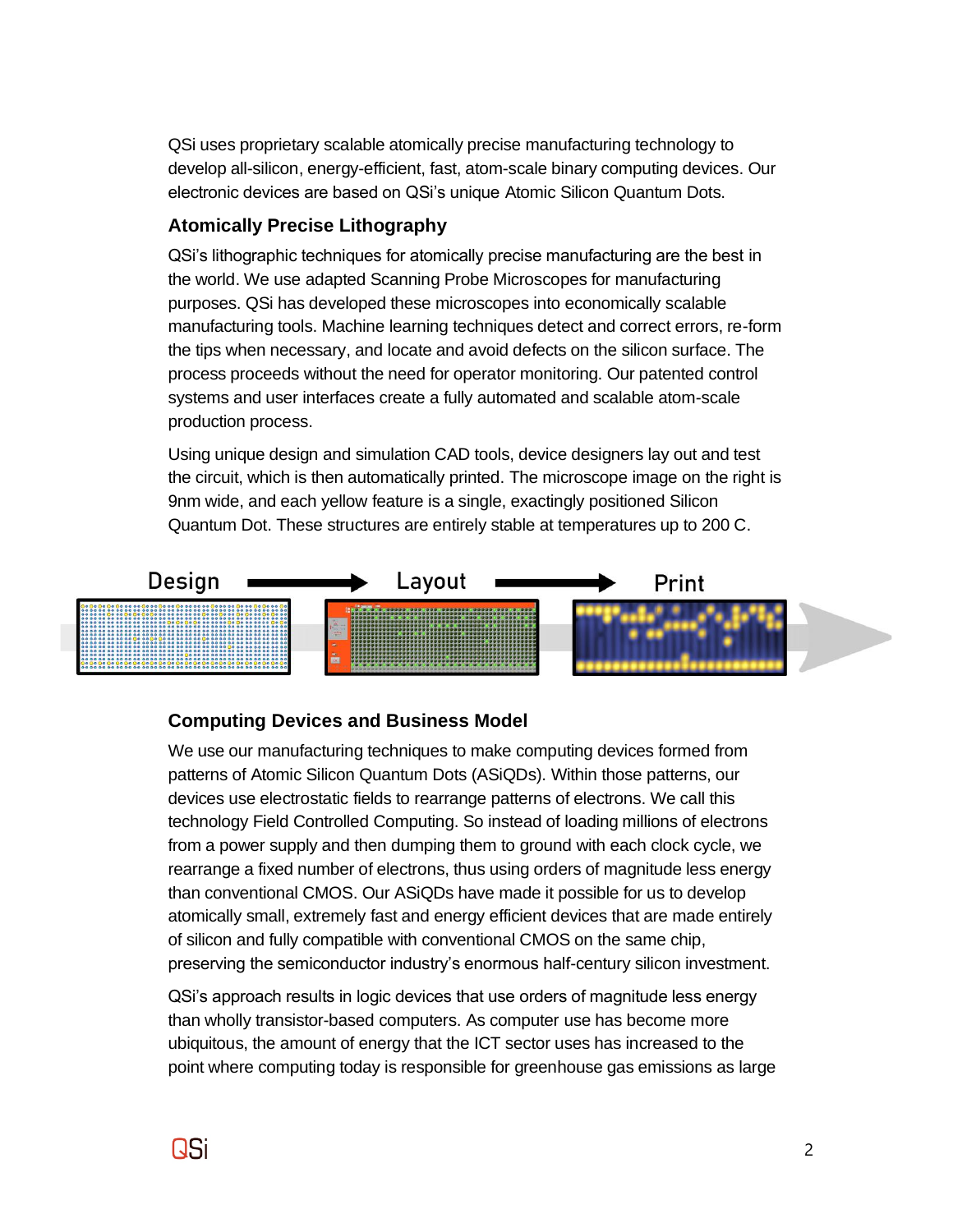as those of the airline industry. QSi's binary products are at least 100 times more energy efficient than the best of what is projected for end-of-roadmap transistorbased technologies, with speeds that are 100 times greater.

We are developing a semiconductor IP business around our classical device designs, licensing both the circuit design and the atomic scale manufacturing technologies used to produce them.

**Atomically Precise Manufacturing Products:** We are licensing for noncompetitive uses the tools that we have developed for tip-based manufacturing. QSi is in a development agreement with one of the world's largest instrument manufacturers to incorporate our unique, proprietary single atom tips into a new instrument that is expected to ship in 2022. The device we use to move our tips for manufacturing is proving to be an attractive product for other markets. We booked initial development revenue in 2019, and project first product revenue from those devices in 2021.

## **Technology**

## **Atomic Silicon Quantum Dots**

At the center of QSi's approach to building atom-scale electronics sits a remarkable, proprietary structure – the Atomic Silicon Quantum Dot (ASiQD). Made on entirely ordinary hydrogen-terminated silicon, each ASiQD consists of a single silicon surface atom with its capping hydrogen atom removed. This creates a "quantum dot", a zero-dimensional dot capable of holding two, one or zero electrons. Because these electron states are in the silicon band gap, we achieve isolation from ordinary silicon conduction pathways. Each ASiQD is identical to every other and precisely positioned relative to the underlying silicon lattice, an enormous advantage for scalability.

The Scanning Tunneling Microscope images below show ASiQDs on a hydrogenterminated silicon surface. The grey horizontal bar-like features are regions of the silicon wafer surface that are hydrogen terminated. The bright spots in image frames "b" and "c" are Atomic Silicon Quantum Dots fabricated by automated removal of single hydrogen atoms.



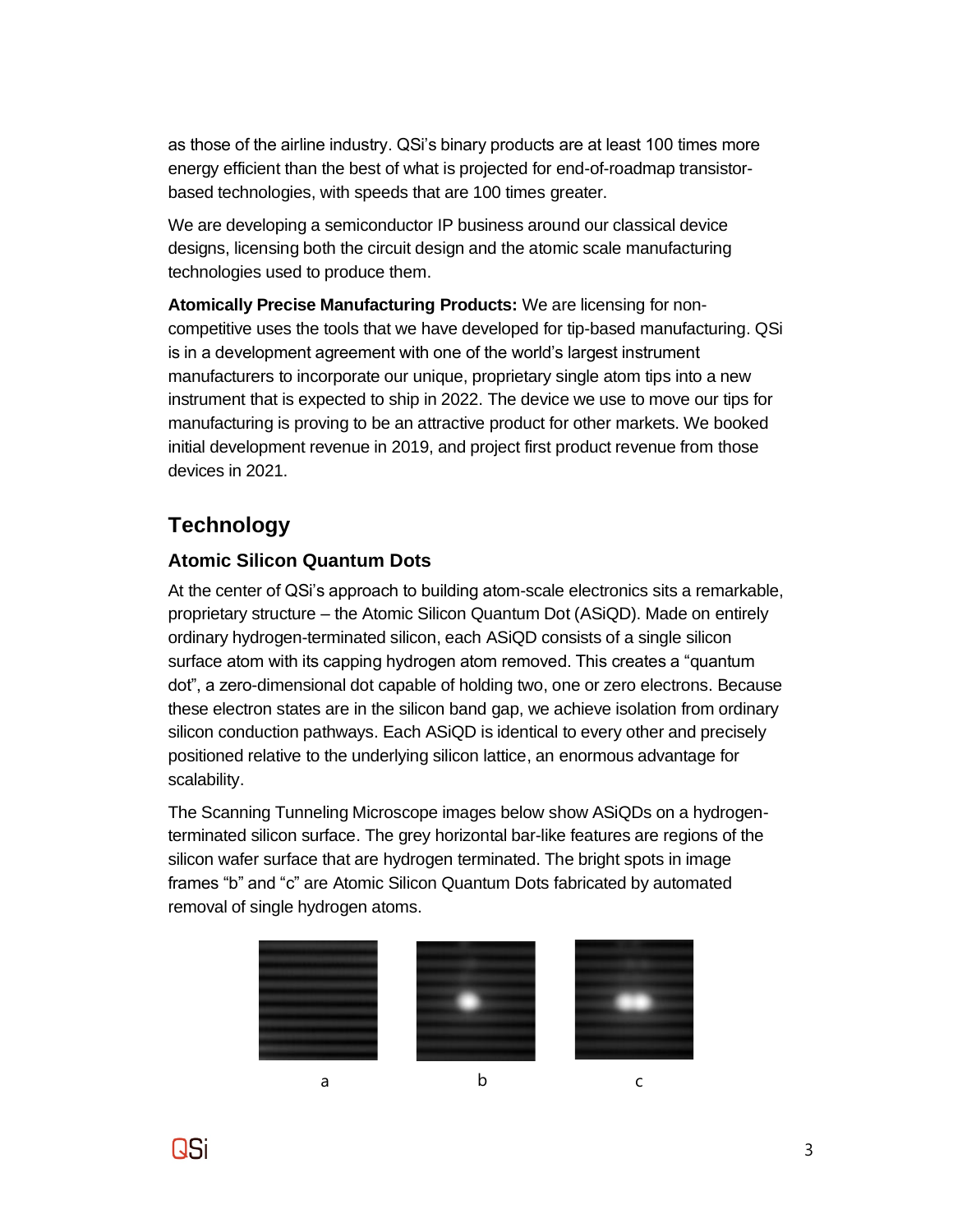The pair of dots in frame (c) above is the basic QSi logic cell. It is two adjacent ASiQDs with one shared electron. Because the positions of the atoms cannot deviate from those defined by the crystalline silicon wafer, atom placement is perfectly regular and reproducible. There is no variance among our building blocks, unlike transistors. Likewise, single electron occupation of atom pairs occurs spontaneously and without variation. Single electrons naturally, instantly come to rest in our paired-atom binary units.

The two atoms form a double well potential that traps the electron over one atom or the other. These positions form a natural basis for logical binary states "0" and "1".

**Field Control:** The image below illustrates how our perfect control over atomic patterns leads in turn to control over electrons and therefore over logical binary state.

In addition to a pair of ASiQDs, Frame j below shows a third atom placed to the right of the pair. That third atom is charged with one further electron of fixed position. Image k is taken over the same area as image j, but it is tuned to reveal as black dots the electrons within that pattern. The black line in frame k is an approximation of the spatially varying potential energy experienced by electrons. Image k reveals that the electron marked by the red arrow pushes the single electron trapped within the pair to the left side. In image p, the controlling charged atom has been moved to the left side. Image q shows that the electron with the pair



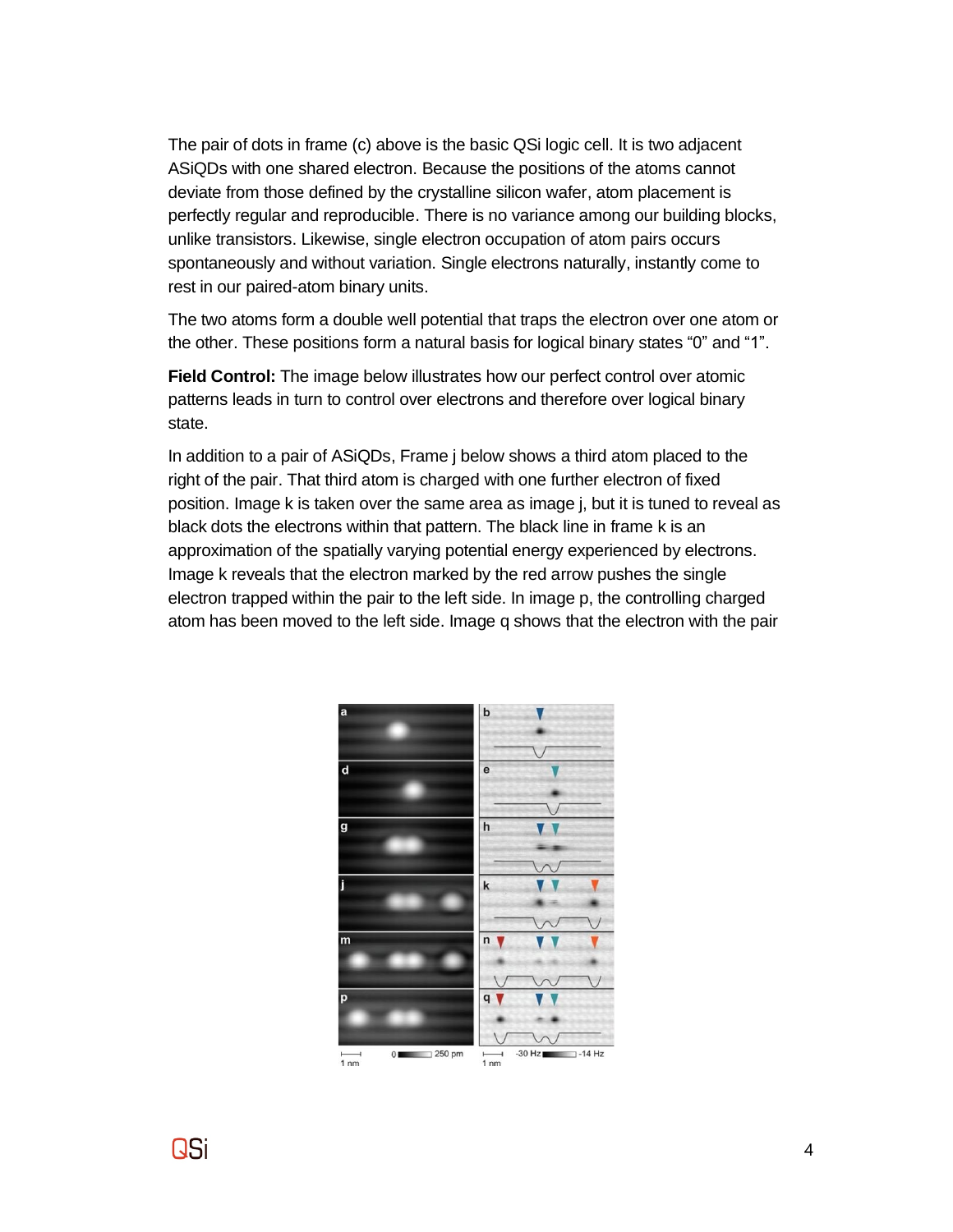has responded to this field change by moving to the right. Measurement and *ab initio* calculation show that the bit energy, that is the energy required to change binary state is roughly 10<sup>-20</sup> Joule. Taken together, these data show our unique, unprecedented ability to represent and control information using very little energy.

#### **Fast, Low-power Binary Computing**

For over half a century, electronic computing has been implemented using transistor-based logic. By design, transistor circuits draw a burst of electrons from a power supply to charge gates then sink those electrons to ground with every cycle of the clock. This produces heat. QSi's approach, by contrast, uses only the energy required to rearrange a fixed set of electrons under field control to represent, create and transmit information. This method does not use conventional current and produces almost no heat. When we place a charge near a two-quantum-dot cell the electron is localized at one of the two quantum dots making it possible for the twodot pair to express binary state – a zero or a one.



When placed in a row, a series of these two-quantum-dot structures interact with each other, forming a "binary wire" that communicates binary information from one terminus to the other. without the use of conventional current. The image below shows a binary wire. The top image shows the atom placements. The lower frame shows the left polarized electron positions within each sub-unit.



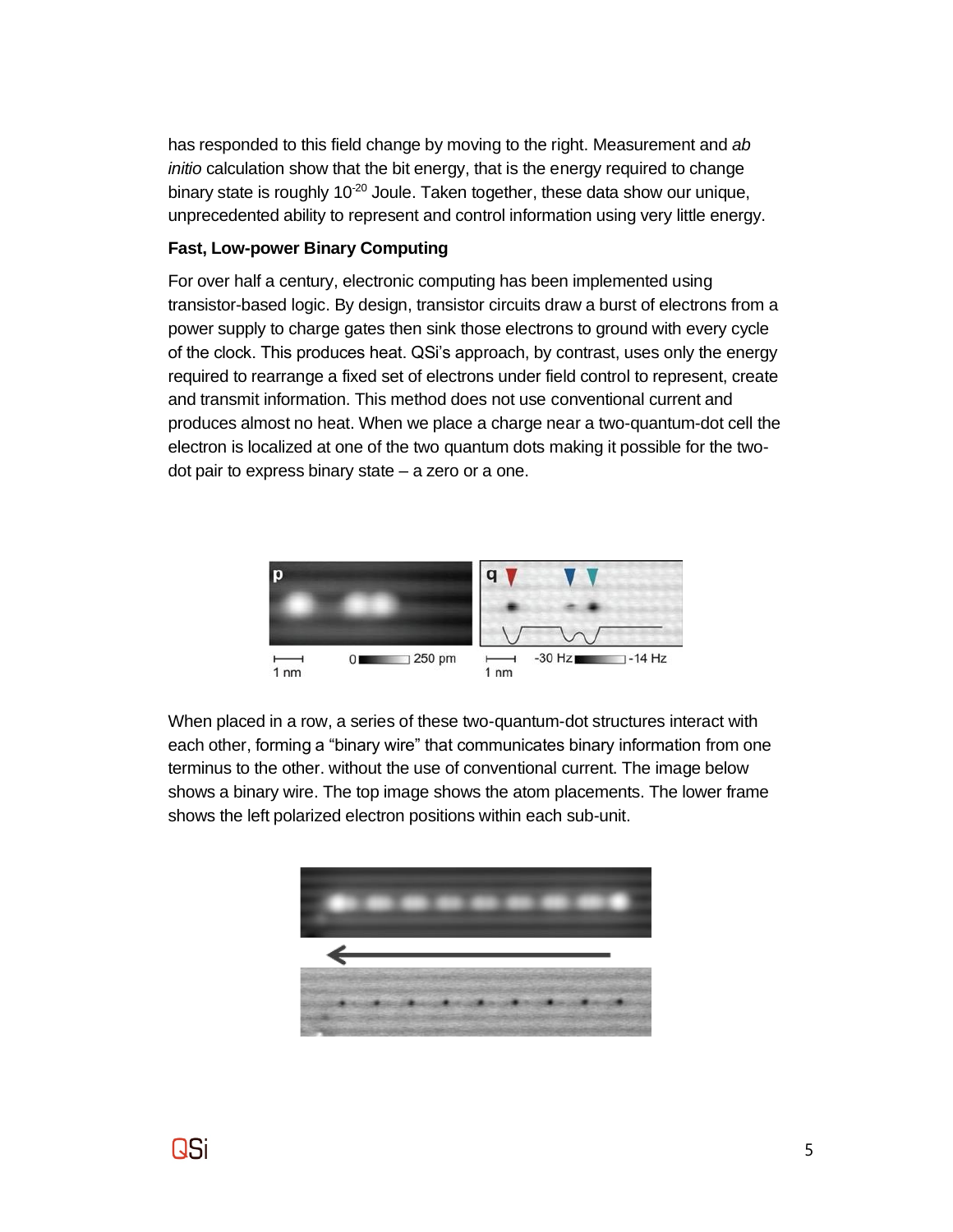Binary state propagation speed is as yet too fast to measure with our nanosecond time resolution. Computational modeling indicates typical propagation times in the picosecond range.

ASiQDs can also be arranged to form logic gates. These can be connected together with binary wires to form computing circuits that operate at normal CMOS operating temperatures. Very good stray charge immunity has been demonstrated. Energy consumption is roughly 100x less than end of roadmap transistor gates.

The images below show operation of an atom defined OR gate. The top row of images show atom positions and the images just below those show electron positions within those ensembles.



#### **Macro- to Atom-scale Interface**

Atom-scale devices are of little use if they cannot be controlled. Constructing an interface between the atomic scale and the normal lithographic scale is a complex challenge that we approached by developing a platform chip that is made using conventional optical and electron beam lithography. The chip bridges the scale gap between macroscopic contacts and nanoscale structures, providing a platform for controlling atom-scale devices. This approach allows working CMOS device and our atom scale entities to be co-located on the same chip. An Electron Microscope image of a macro-to-atom connection chip is shown below.



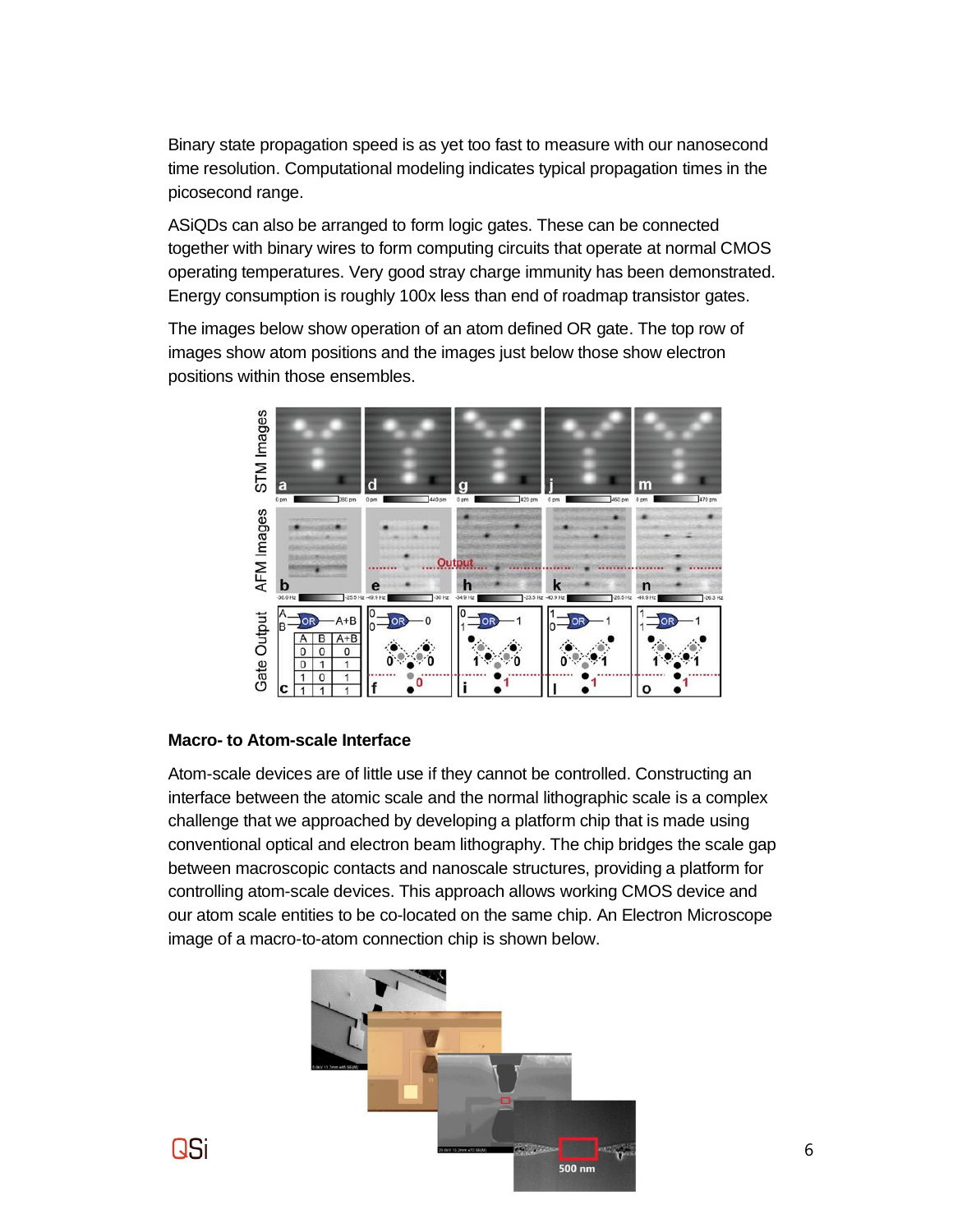#### **Scalable Hydrogen Lithography**

All of QSi's devices are made by selectively, rapidly, accurately and predictably removing hydrogen atoms from a hydrogen-terminated silicon surface to create electronic circuits. This technology was dubbed "hydrogen lithography" by developers at IBM. QSi is the best in the world at Hydrogen lithography, greatly surpassing what our colleagues at IBM, or any competitors can do.

Our hydrogen lithography methods require atomically sharp metal tips in Scanning Probe Microscopes. While standard methods can reliably produce sharp tips outside the STM, inevitably as they are used the quality of their apex degrades. Until now, correcting this has required a skilled, PhD-level operator to notice features that indicate that the apex of the tip no longer has a single predominant atom and intervene to restore the tip. Because of this, probe -based hydrogen lithography had not been scalable and was not commercially viable.

We have developed and patented a machine-learning based system to automate tip conditioning. Our system automatically recognizes when a tip has become degraded and automatically sharpens it, all without operator intervention. This is a pivotal advance, allowing efficient and parallelized atom scale manufacture for the first time.

In addition to our advanced capabilities in rapidly and predictably creating ASiQDs by removing H-atoms from the H-terminated silicon surface, we are also able, again rapidly and predictably, to replace individual H-atoms after they are removed. Dubbed "Atomic White-Out", this gives us the ability to perfectly correct fabrication placement errors, or simply to edit circuits at will during circuit development. The image below shows an eight-atom pattern with an ASiQD "moved" by erasing the one at the top right (a) and creating a new one at the top left (b).



Similarly, we have automated the process of selecting the defect-free segments of the silicon surface for optimal placement of our atomic patterns.

In short, we have made tip-based atomic lithography a scalable, commercial manufacturing process.